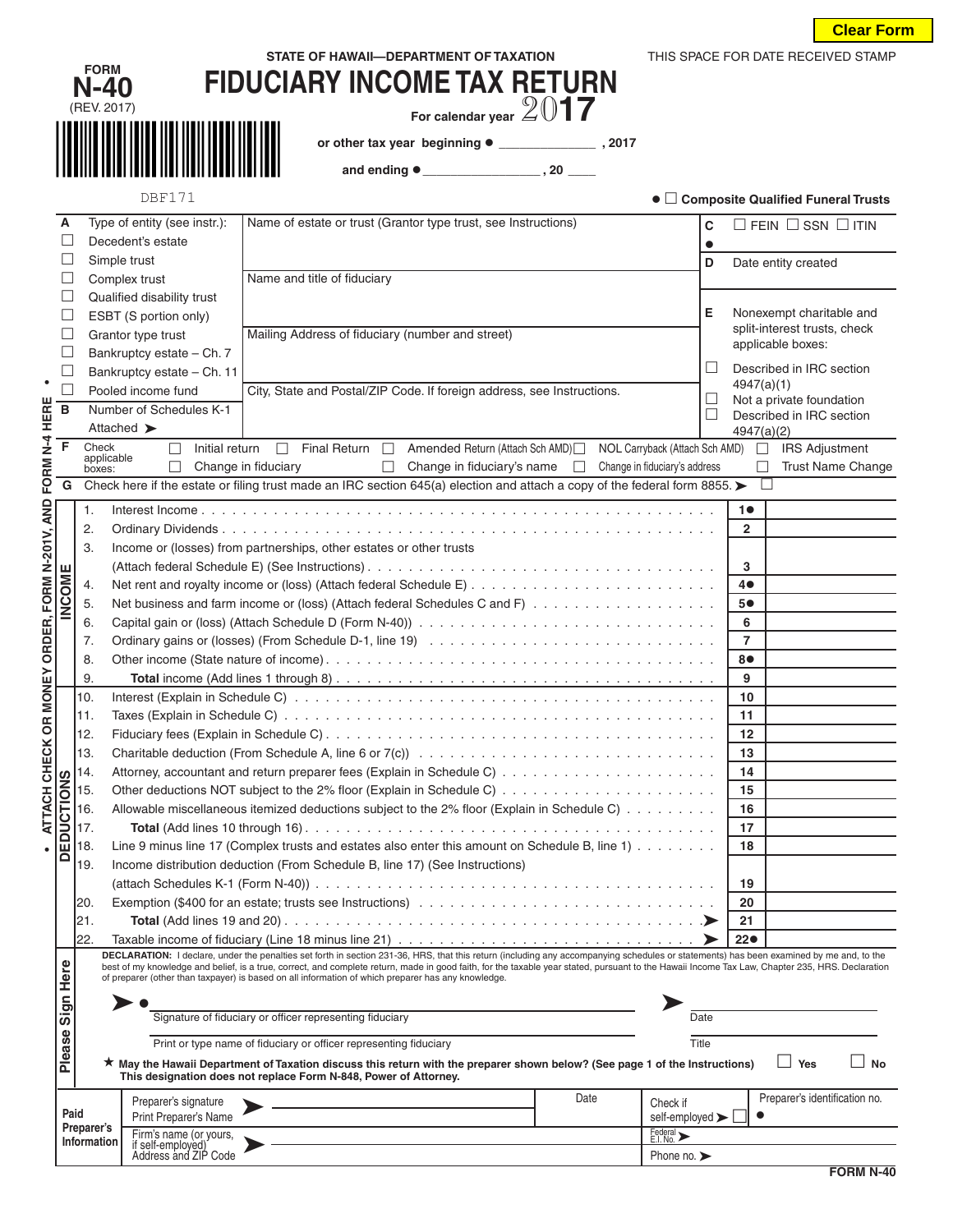

DBF172

## **Schedule A — COMPUTATION OF CHARITABLE DEDUCTION (See Instructions for Schedule A) (Submit statement giving name and address of charitable organizations)**

|    | Amounts paid or permanently set aside for charitable purposes from current year's gross income                   |      |      |  |
|----|------------------------------------------------------------------------------------------------------------------|------|------|--|
| 2. | (a) Tax exempt interest and other income nontaxable irrespective of source,                                      |      |      |  |
|    | allocable to charitable distribution. $\ldots$ , $\ldots$ , $\ldots$ , $\ldots$ , $\ldots$ , $\ldots$ , $\ldots$ | 2(a) |      |  |
|    | (b) Income of a nonresident estate or trust nontaxable because it is derived                                     |      |      |  |
|    | from property owned outside Hawaii or other source outside Hawaii, allocable                                     |      |      |  |
|    |                                                                                                                  |      |      |  |
|    |                                                                                                                  |      | 2(c) |  |
| 3. |                                                                                                                  |      | 3    |  |
| 4. | Enter the net short-term capital gain and the net long-term capital gain of the current tax year allocable to    |      |      |  |
|    |                                                                                                                  |      | 4    |  |
| 5. | Amounts paid or permanently set aside for charitable purposes from gross income of a prior year                  |      |      |  |
|    |                                                                                                                  |      | 5    |  |
| 6. | Total (Add lines 3, 4, and 5). Enter here and on page 1, line 13, IF TOTAL OF CHARITABLE DISTRIBUTIONS           |      |      |  |
|    | ARE TO BE USED EXCLUSIVELY IN HAWAII. In other cases, complete line 7.                                           |      | 6    |  |
| 7. | (a) Portion of line 6 amount which is to be used exclusively in Hawaii $7(a)$                                    |      |      |  |
|    | (b) Portion of excess of line 6 amount over amount on line $7(a)$ which is within                                |      |      |  |
|    |                                                                                                                  |      |      |  |
|    |                                                                                                                  |      | 7(c) |  |

## **Schedule B — COMPUTATION OF INCOME DISTRIBUTION DEDUCTION (See Instructions for Schedule B)**

| 1.  | Enter amount from page 1, line 18, computed by using Schedule A, line 6 for                                               |                   |  |
|-----|---------------------------------------------------------------------------------------------------------------------------|-------------------|--|
|     |                                                                                                                           | 1                 |  |
| 2.  | (a) Tax-exempt interest and other income nontaxable irrespective of                                                       |                   |  |
|     |                                                                                                                           |                   |  |
|     | (b) Nontaxable income of nonresident estate or trust from property owned                                                  |                   |  |
|     | outside Hawaii or other source outside Hawaii (as adjusted) $\ldots \ldots \ldots$                                        |                   |  |
|     |                                                                                                                           | 2(c)              |  |
| 3.  | Net gain shown on Schedule D (Form N-40), line 19, column (a) (If net loss, enter zero)                                   | 3                 |  |
| 4.  |                                                                                                                           | 4                 |  |
| 5.  |                                                                                                                           | 5                 |  |
| 6.  |                                                                                                                           | 6                 |  |
| 7.  | If the amount on page 1, line 6, is a capital loss, enter here as a positive figure $\dots \dots \dots \dots \dots \dots$ | $\overline{7}$    |  |
| 8.  | If the amount on page 1, line 6, is a capital gain, enter here as a negative figure $\dots \dots \dots \dots \dots \dots$ | 8                 |  |
| 9.  |                                                                                                                           | 9                 |  |
| 10. | Amount of income for the tax year determined under the governing                                                          |                   |  |
|     | instrument (accounting income) $\ldots \ldots \ldots \ldots \ldots \ldots \ldots \ldots \ldots$   10                      |                   |  |
| 11. |                                                                                                                           | 11                |  |
| 12. | Other amounts paid, credited, or otherwise required to be distributed (See Instructions)                                  | $12 \overline{ }$ |  |
| 13. | Total distributions (Add lines 11 and 12). (If greater than line 10, see Instructions) $\dots \dots \dots \dots \dots$    | 13                |  |
| 14. |                                                                                                                           | 14                |  |
| 15. | Tentative income distribution deduction (Line 13 minus line $14)$                                                         | 15                |  |
| 16. |                                                                                                                           | 16                |  |
| 17. | Income distribution deduction. Enter the smaller of line 15 or line 16 here and on page 1, line 19                        | 17                |  |

*Schedule C is on the bottom of page 4.*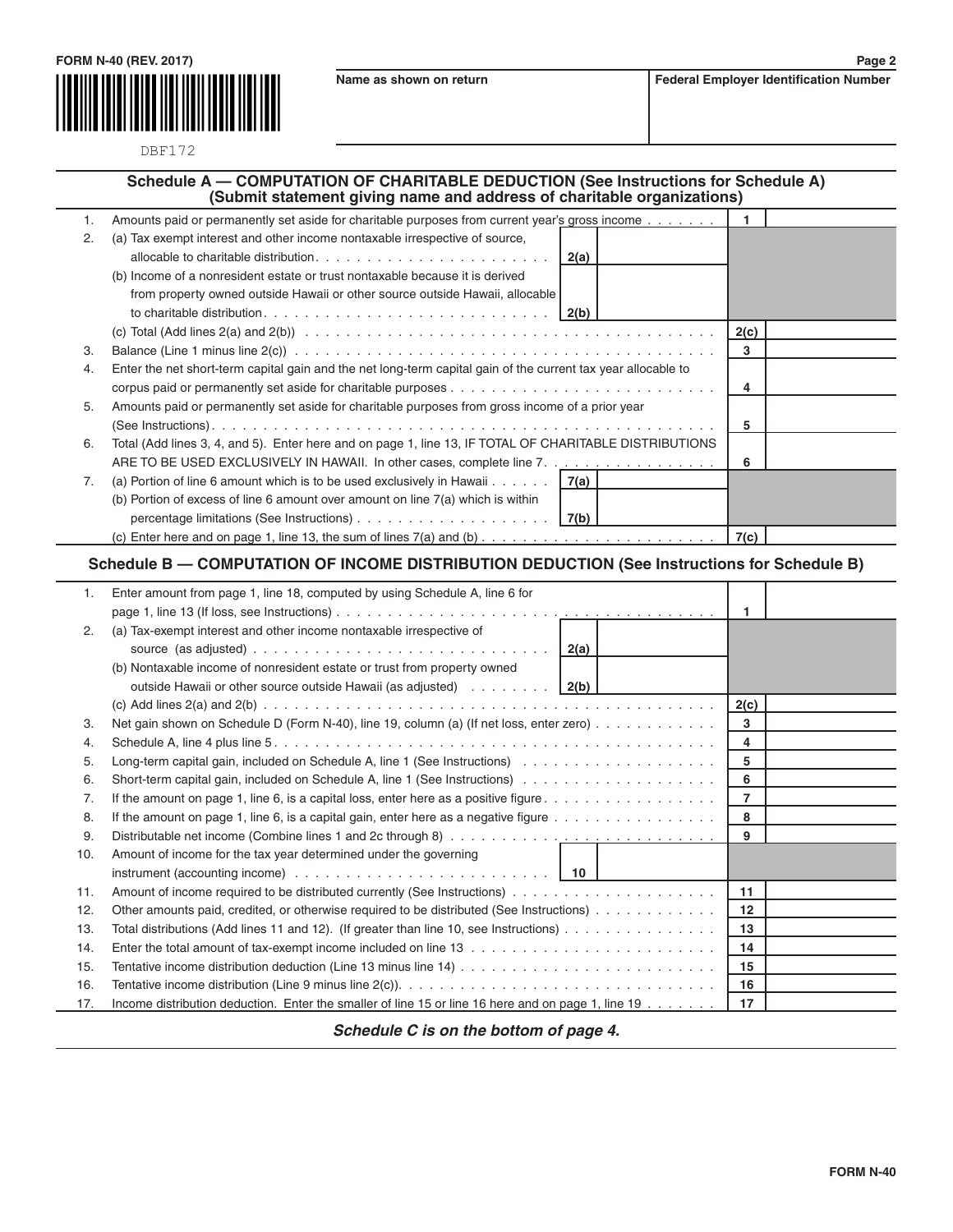



DBF173

|                | Schedule E - Nonrefundable Credits (Enter fiduciary's share only.)                                                                                                                                                            |                       |                 |
|----------------|-------------------------------------------------------------------------------------------------------------------------------------------------------------------------------------------------------------------------------|-----------------------|-----------------|
| 1.             |                                                                                                                                                                                                                               |                       | 10              |
| 2.             |                                                                                                                                                                                                                               |                       | 20              |
| 3.             |                                                                                                                                                                                                                               |                       | 30              |
| 4.             |                                                                                                                                                                                                                               |                       | 4●              |
| 5.             | Credit for Employment of Vocational Rehabilitation Referrals. (Attach Form N-884)                                                                                                                                             |                       | 5●              |
| 6.             | Carryover of the High Technology Business Investment Tax Credit. (Attach Form N-323)                                                                                                                                          |                       | 6●              |
| 7.             | Carryover of the Individual Development Account Contribution Tax Credit. (Attach Form N-323).                                                                                                                                 |                       | 7 <sup>°</sup>  |
| 8.             | Carryover of the Technology Infrastructure Renovation Tax Credit. (Attach Form N-323).                                                                                                                                        |                       | 8●              |
| 9.             |                                                                                                                                                                                                                               |                       | 9●              |
| 10.            | Carryover of the Hotel Construction and Remodeling Tax Credit. (Attach Form N-323).                                                                                                                                           |                       | $10\bullet$     |
| 11.            | Carryover of the Residential Construction and Remodeling Tax Credit. (Attach Form N-323)                                                                                                                                      |                       | 11 <sub>•</sub> |
| 12.            | Carryover of the Renewable Energy Technologies Income Tax Credit. (Before July 1, 2009) (Attach Form N-323).                                                                                                                  |                       | 12 <sub>o</sub> |
|                | 13. Renewable Energy Technologies Income Tax Credit. (Attach Form N-342)                                                                                                                                                      |                       |                 |
|                |                                                                                                                                                                                                                               |                       | 130             |
| 14.            |                                                                                                                                                                                                                               |                       | $14\bullet$     |
| 15.            | Cesspool Upgrade, Conversion or Connection Income Tax Credit. (Attach Form N-350).                                                                                                                                            |                       | 15 <sup>o</sup> |
| 16.            |                                                                                                                                                                                                                               |                       | 16●             |
| 17             |                                                                                                                                                                                                                               |                       | 17 <sup>o</sup> |
| 18.            | Total nonrefundable credits. (Add lines 1 through 17.) Also, enter this amount on Schedule G, line 4                                                                                                                          |                       | 18●             |
|                | Schedule F - Refundable Credits (Enter fiduciary's share only.)                                                                                                                                                               |                       |                 |
| 1.             |                                                                                                                                                                                                                               |                       | 10              |
| 2.             | Motion Picture, Digital Media and Film Production Income Tax Credit. (Attach Form N-340)                                                                                                                                      |                       | 20              |
| 3.             | Credit from a regulated investment company enterstanding and contained a series of the contact of the contact of the contact of the contact of the contact of the contact of the contact of the contact of the contact of the |                       | 3●              |
| 4.             |                                                                                                                                                                                                                               |                       | 4●              |
| 5.             |                                                                                                                                                                                                                               |                       | 5●              |
| 6.             | Renewable Energy Technologies Income Tax Credit. (Attach Form N-342)                                                                                                                                                          |                       |                 |
|                | (Note: The refundable credit applies only to solar energy systems and not to wind powered energy systems).                                                                                                                    |                       | 60              |
| 7.             | Important Agricultural Land Qualified Agricultural Cost Tax Credit. (Attach Form N-344).                                                                                                                                      |                       | 7 <sub>•</sub>  |
| 8.             |                                                                                                                                                                                                                               |                       | 8●              |
| 9.             | Total refundable credits. (Add lines 1 through 8.) Also, enter this amount on Schedule G, line 2.                                                                                                                             |                       | 9●              |
|                | <b>Schedule G - Tax Computation</b>                                                                                                                                                                                           |                       |                 |
| $\mathbf{1}$ . | Tax on amount on page 1, line 22 (Use tax rate schedule or $\bullet$ $\Box$ Schedule D (Form N-40)                                                                                                                            |                       | 10              |
|                | (● □ Includes tax from Forms N-152, N-312, N-338, N-344, N-348, N-586, and section 641(c) tax. Attach appropriate Forms)                                                                                                      |                       |                 |
|                | (a) Enter amount from Schedule D (Form N-40), line 43.<br>$ 1(a)$ ●                                                                                                                                                           |                       |                 |
| 2.             |                                                                                                                                                                                                                               |                       | 20              |
| З.             |                                                                                                                                                                                                                               |                       | 3●              |
| 4.             |                                                                                                                                                                                                                               | 4●                    |                 |
| 5.             |                                                                                                                                                                                                                               |                       | 5●              |
| 6.             | <b>OTHER</b><br>2017 Estimated tax payments:<br>(a)                                                                                                                                                                           |                       |                 |
|                | N-5<br>N-288A                                                                                                                                                                                                                 | 6(a)                  |                 |
|                | Estimated tax payments allocated to beneficiaries (from N-40T)<br><b>CREDITS: (b)</b>                                                                                                                                         | 6(b)                  |                 |
|                | (c)                                                                                                                                                                                                                           | 6(c)                  |                 |
|                | (d)                                                                                                                                                                                                                           | 6(d)                  |                 |
|                | (e)                                                                                                                                                                                                                           | 6e)                   |                 |
| 7.             |                                                                                                                                                                                                                               | $\cdot$ $\rightarrow$ | 7●              |
| 8.             | Penalty for underpayment of estimated tax. (See Instructions.) If Form N-210 is attached, check this box. $\Box \bullet$ .<br>8●                                                                                              |                       |                 |
| 9.             | TAX DUE — If the total of lines 5 and 8 is larger than line 7, enter AMOUNT OWED<br>90                                                                                                                                        |                       |                 |
| 10.            | OVERPAYMENT — If line 7 is larger than the total of lines 5 and 8, enter AMOUNT OVERPAID.<br>$10\bullet$                                                                                                                      |                       |                 |
| 11.            |                                                                                                                                                                                                                               | 110                   |                 |
| 12.            | 12●                                                                                                                                                                                                                           |                       |                 |
| 13.            | Amount paid (overpaid) on original return - AMENDED RETURN ONLY (See Instructions).                                                                                                                                           | 13                    |                 |
| 14.            |                                                                                                                                                                                                                               | 14                    |                 |